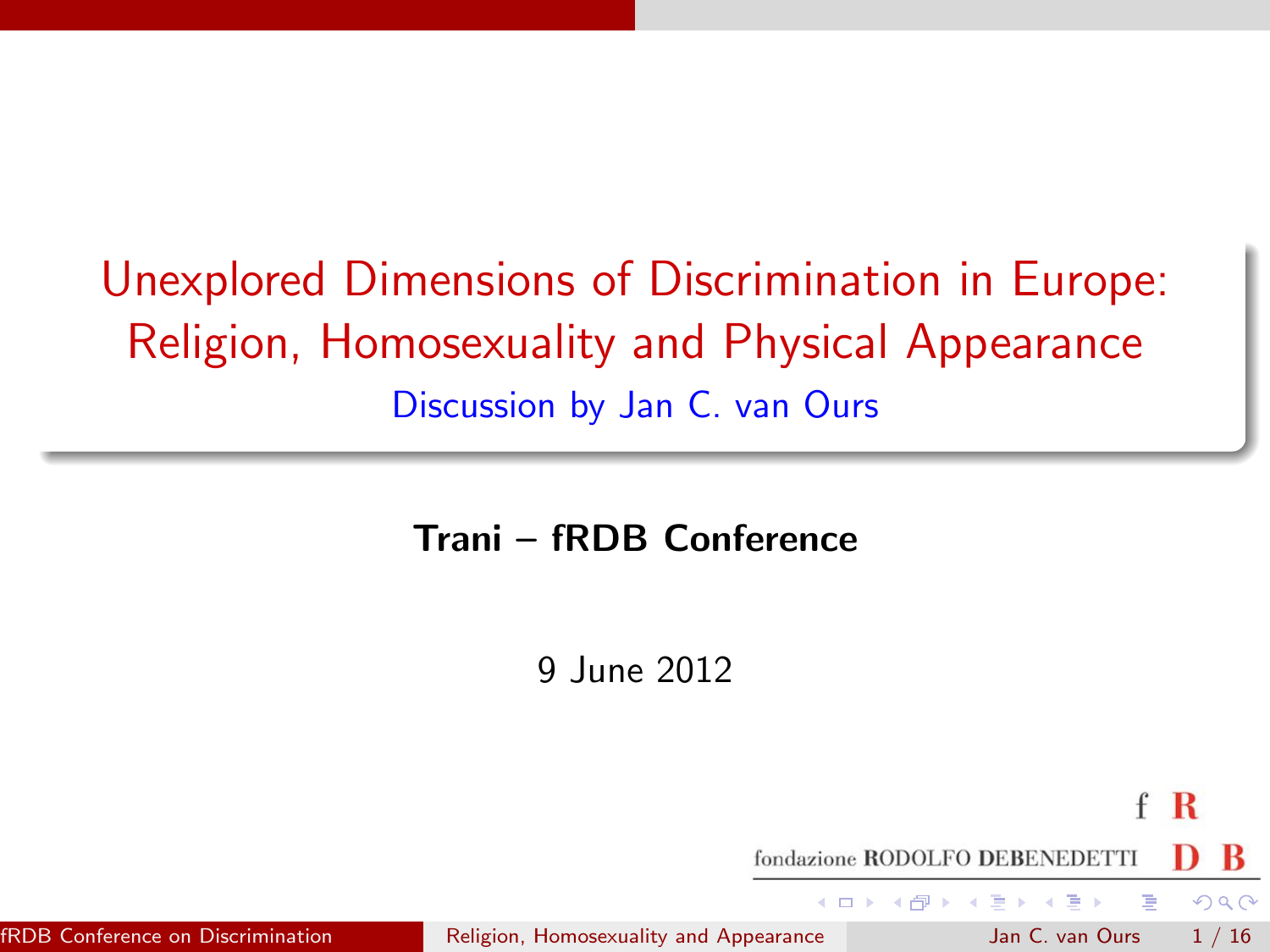# Set-up of the discussion

- **o** Discrimination research
- Brief interpretation of the main findings of the study
	- Cross-country analysis: Religion, Homosexuality, Obesity
	- Field Experiment: Homosexuality, Beauty
- Interpretation of findings
- **Concluding remarks**

R f

 $QQ$ 

D.

fondazione RODOLFO DEBENEDETTI  $\left\{ \begin{array}{ccc} 1 & 0 & 0 \\ 0 & 1 & 0 \end{array} \right.$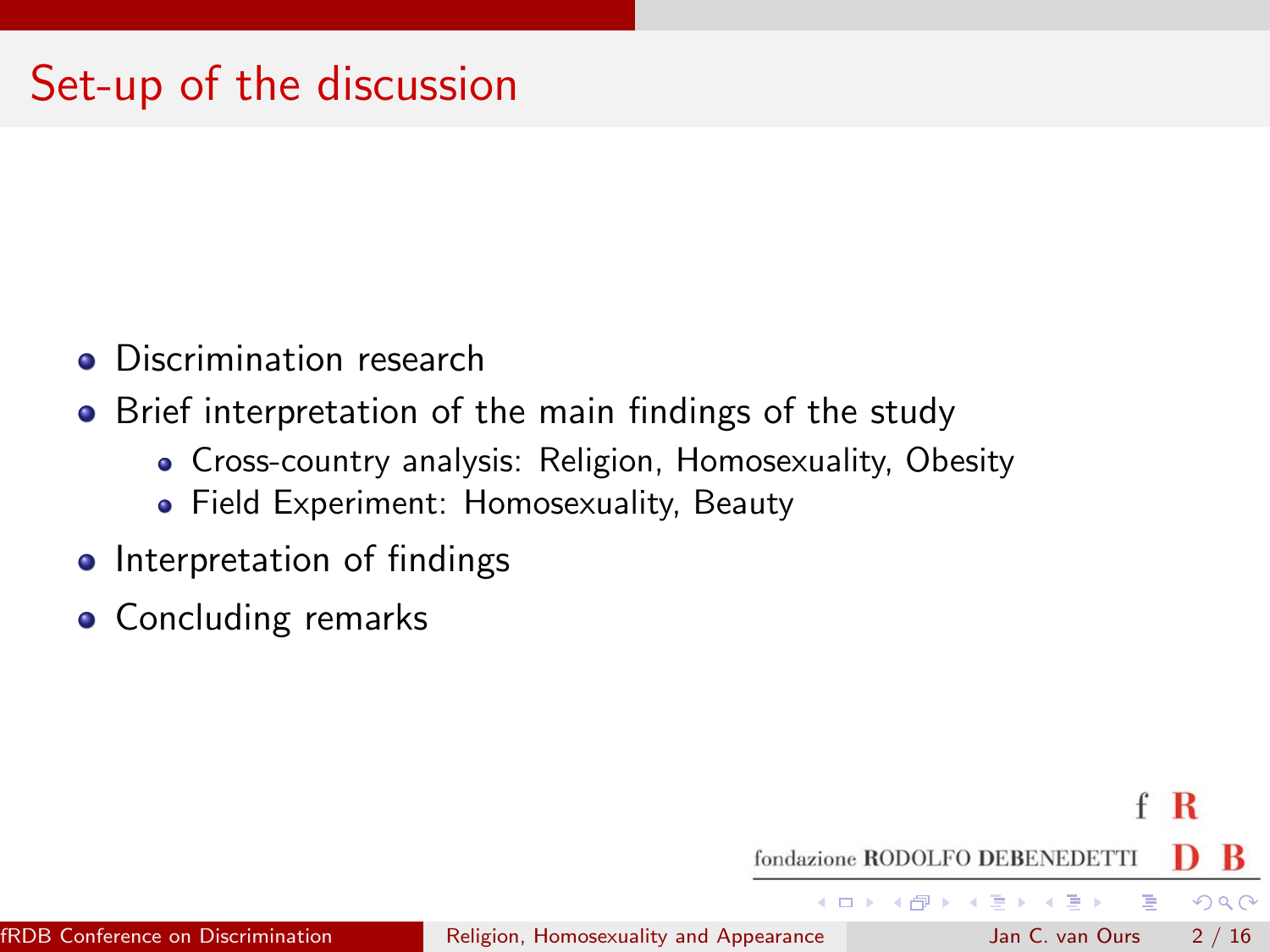#### Discrimination – research problem

- To what extent are economic outcomes the result of non-productivity related characteristics?
- **•** Frequent approach in discrimination research: what we cannot " $explain" = discrimination$
- Usually research on effect of institutions on performance; quasi-experimental
	- Regression discontinuity: discontinuity in otherwise smooth relationship (age & maximum benefit duration)
	- Difference-in-differences: before-after, treatment and control (policy change for specific groups only)
- Discrimination research: quasi-experimental research is limited
- Almost exclusively through fake applications

R

 $OQ$ 

fondazione RODOLFO DEBENEDETTI  $\mathbf{A} \equiv \mathbf{A} + \mathbf{A} \mathbf{B} + \mathbf{A} \mathbf{B} + \mathbf{A} \mathbf{B} + \mathbf{B} \mathbf{B}$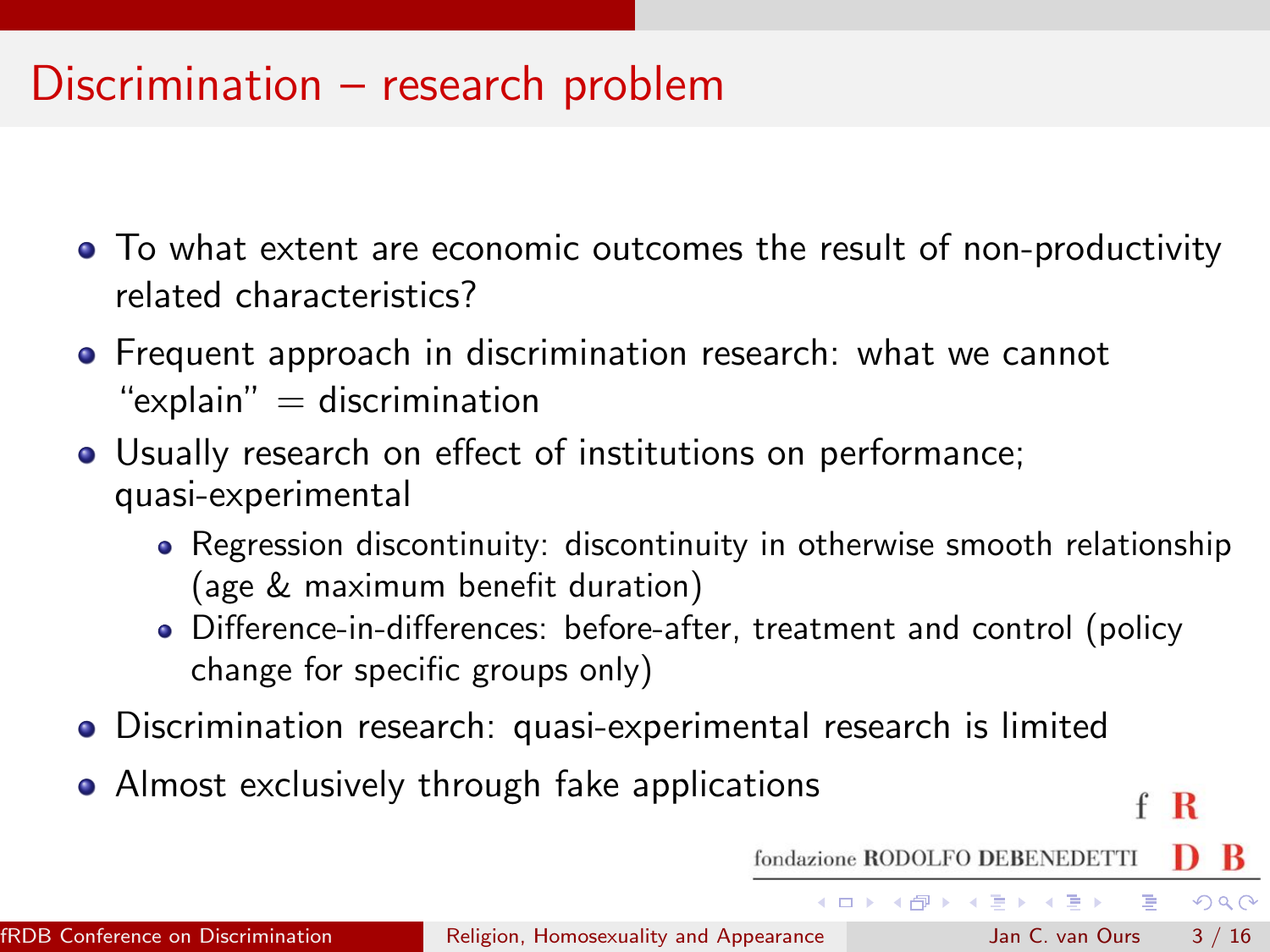# This paper "Unexplored dimensions of discrimination"

- **1** Nice overview of previous studies
- <sup>2</sup> Cross-country analysis use of MIPEX discrimination index

R f

 $QQQ$ 

fondazione RODOLFO DEBENEDETTI

イロト イ押ト イヨト イヨト

- Religion 30 estimates
- Homosexuality  $6$  estimates
- $\bullet$  Obesity 42 estimates
- $\bullet$  Field experiment 33 estimates
	- 111 estimates
	- Baseline results?

fRDB Conference on Discrimination (*i)* [Religion, Homosexuality and Appearance](#page-0-0) Jan C. van Ours 4 / 16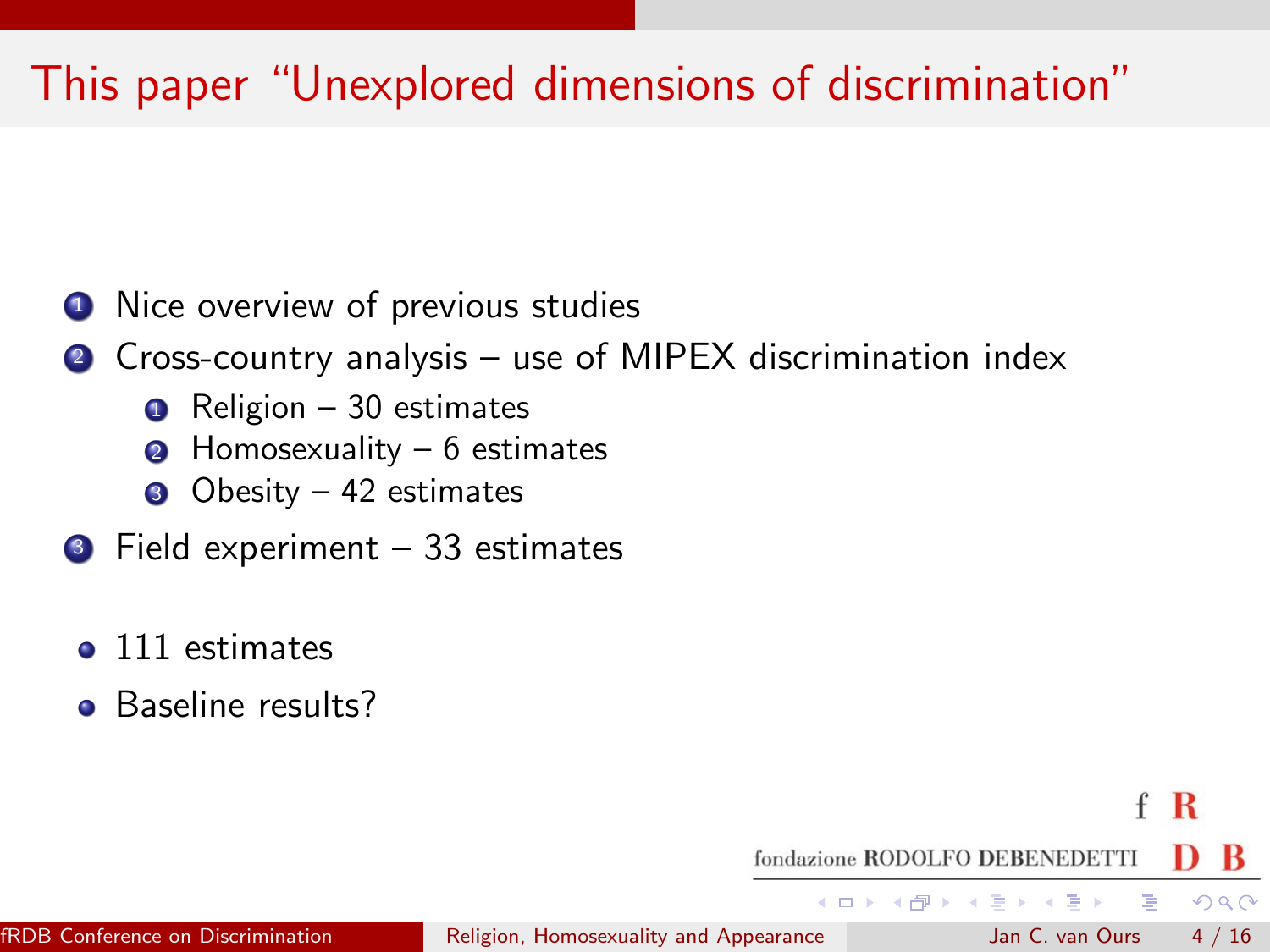# Anti-discrimination policy – D-MIPEX index

- <sup>1</sup> Anti-discrimination component of Migrant Integration Policy IndEX
- D-MIPEX score on 34 items:
	- **O** Definitions and concepts  $(7)$ : race & ethnicity, religion & belief, nationality
	- <sup>2</sup> Fields of application (6): training, education, social protection etcetera

R

 $QQ$ 

- Enforcement mechanisms (12): procedures judicial, criminal, administrative
- **•** Equality policies (9): specialized equality agency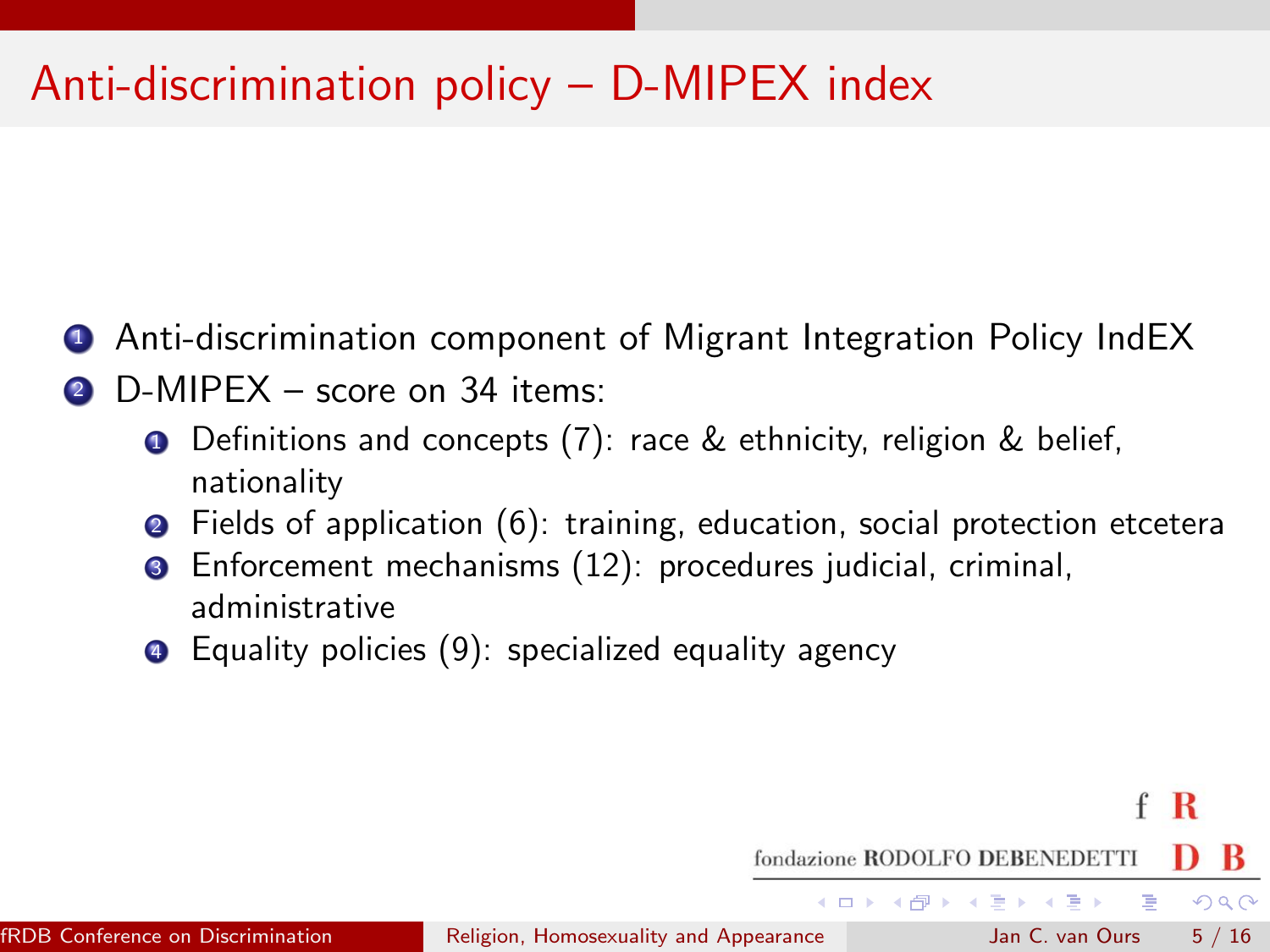### Could not resist the temptation

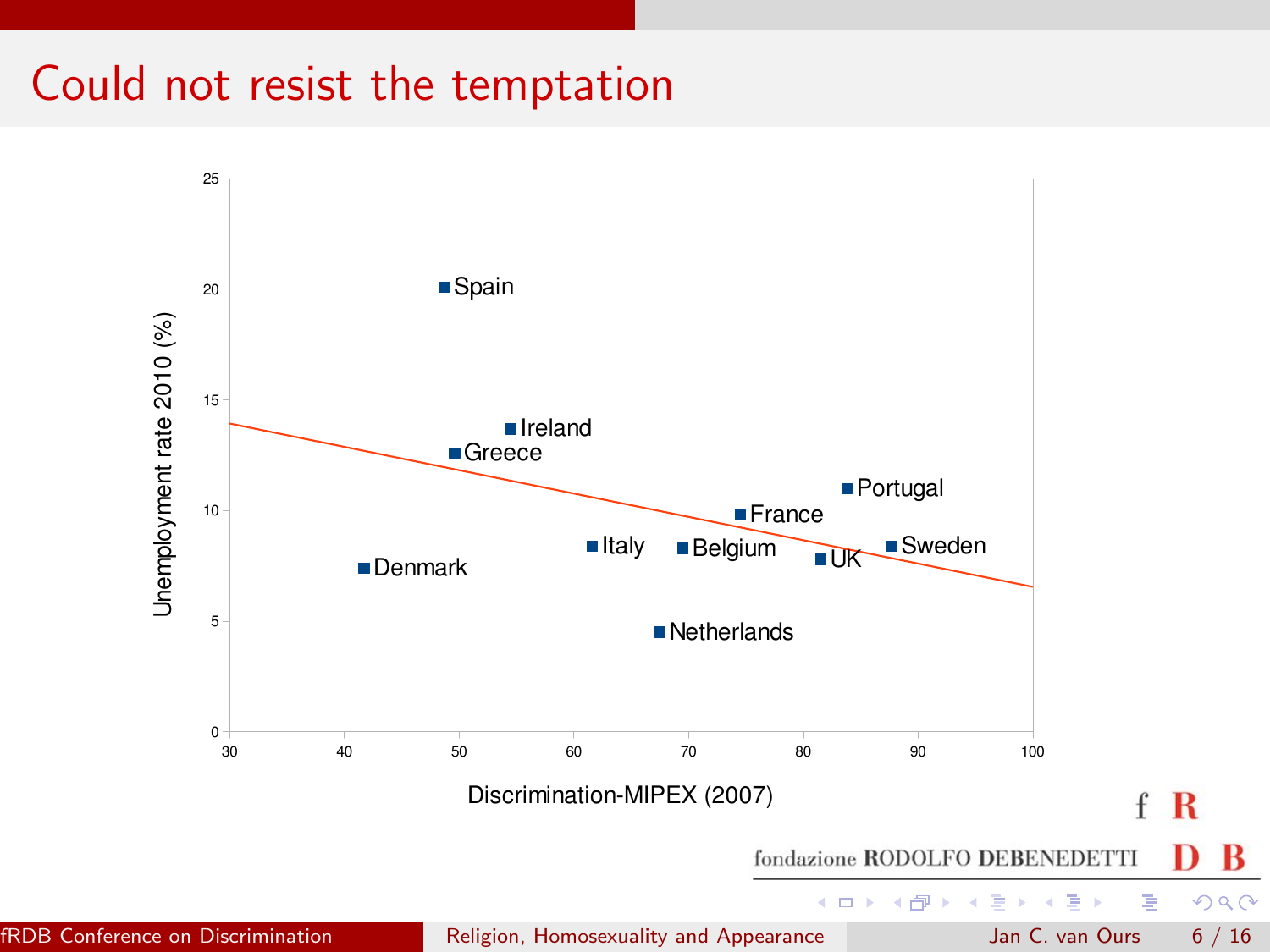# 1a. Religion

- **International Social Survey Program ISSP**
- ISSP data on labor market outcomes and religion
- Muslims do poorly in employment and labor force participation
- Quotes:
	- **1** "Penalty that accrues to Muslims"
	- <sup>2</sup> "Seems to suggest that discrimination might be at work against this group in Southern Europe, in particular against Muslim females"
- Question: is it really discrimination?
	- Language skills education (below primary school)
	- Problem  $=$  interaction between policy & Muslim sometimes positive – sometimes negative

R

 $QQ$ 

fondazione RODOLFO DEBENEDETTI

 $\left\{ \begin{array}{ccc} 1 & 0 & 0 \\ 0 & 1 & 0 \end{array} \right.$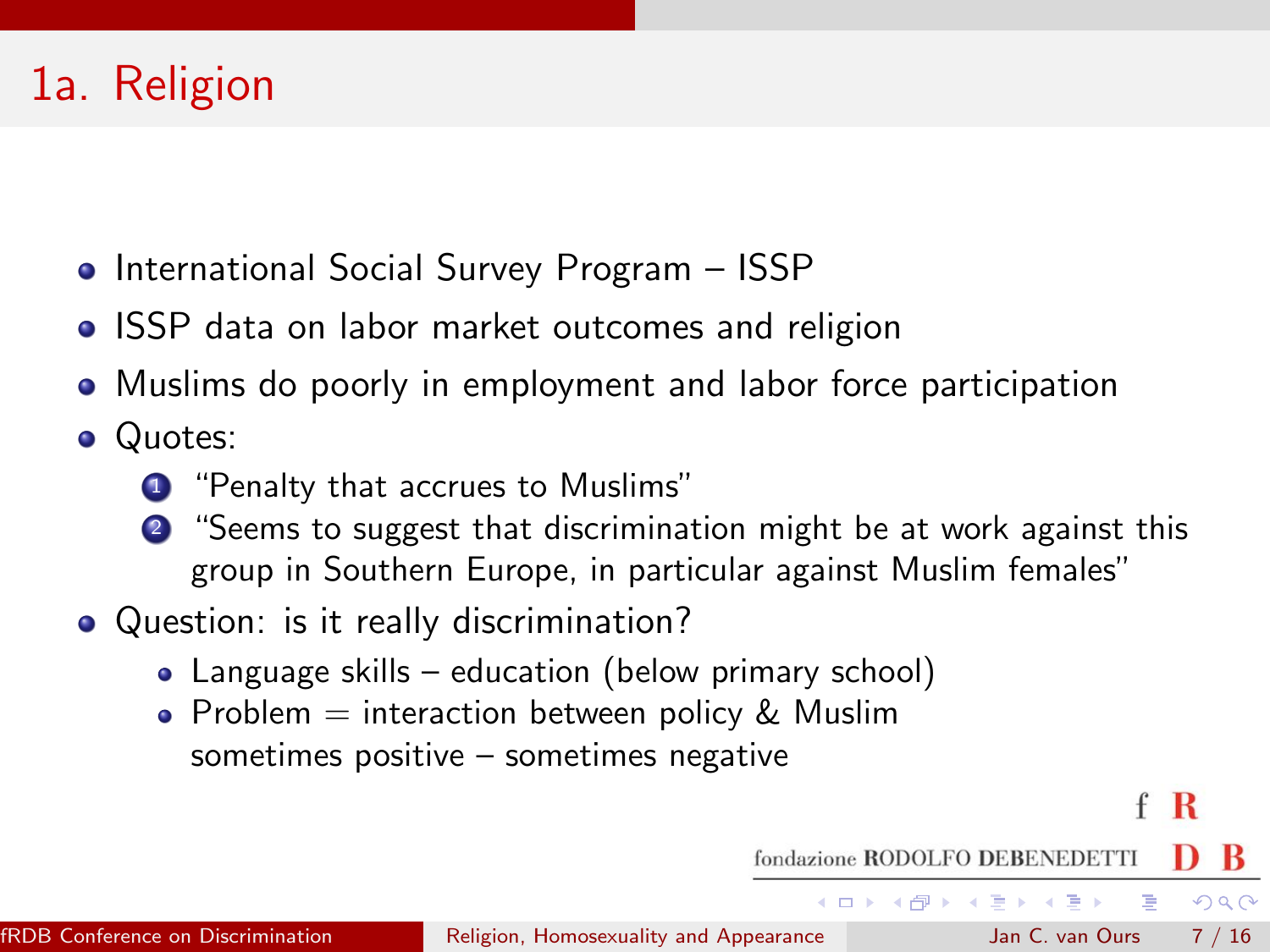## 1b. Homosexuality

- EU-Statistics on Income and Living Conditions EU-SILC
- EU-SILC data: self-declared same-sex relationship
- No same-sex relationships in Italy, Greece or Portugal
- $\bullet$  Same-sex relationship & homosexual couples lesbians & gay males
- Very small sample size of homosexuals & very coarse measure of homosexuality
- "Any analysis on the effects of policies on the relationship between homosexuality and labor market outcomes using these data would be extremely unreliable

R f

 $QQ$ 

- a

fondazione RODOLFO DEBENEDETTI  $\left\{ \begin{array}{ccc} 1 & 0 & 0 \\ 0 & 1 & 0 \end{array} \right.$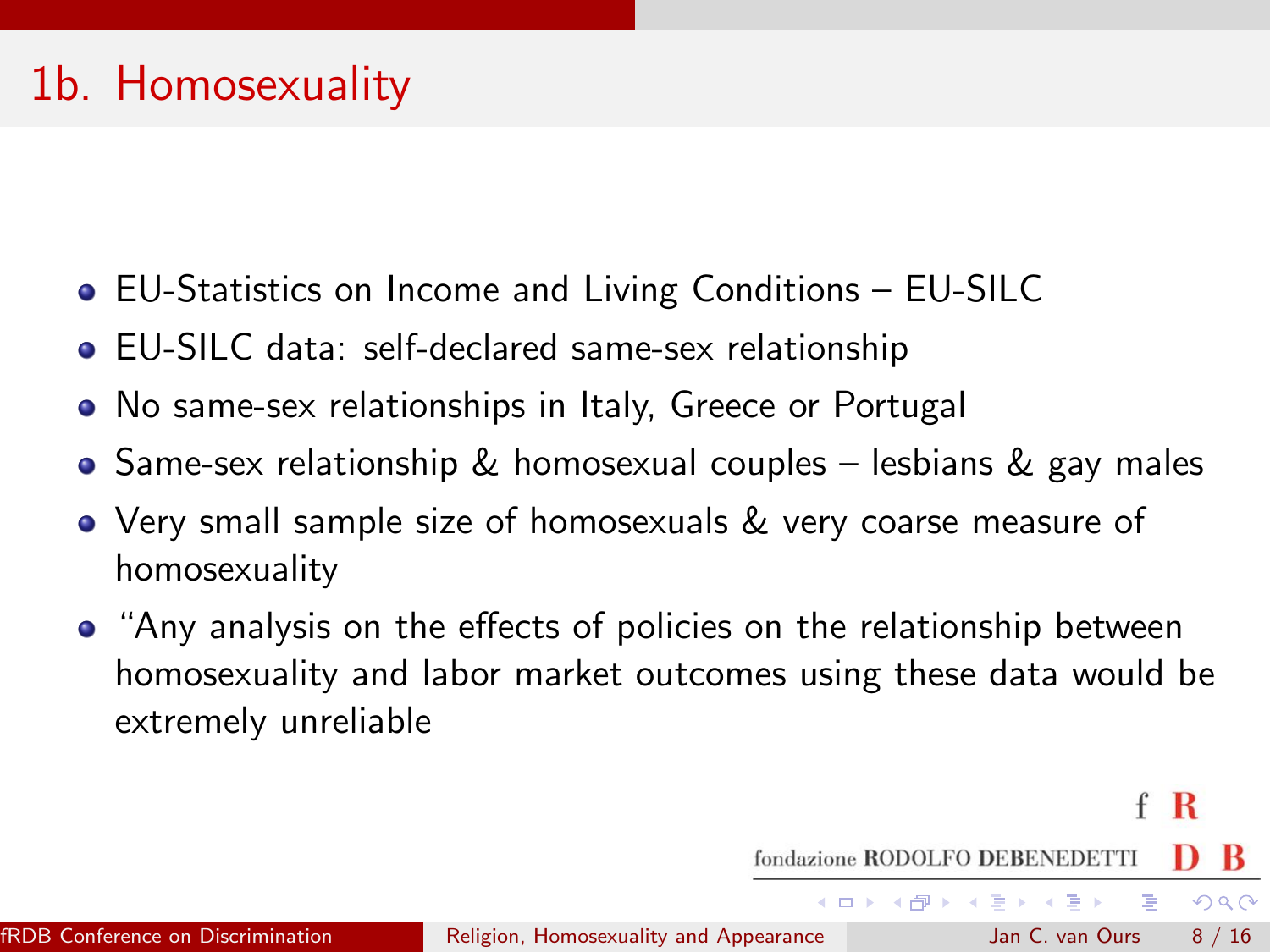### Could not resist the temptation

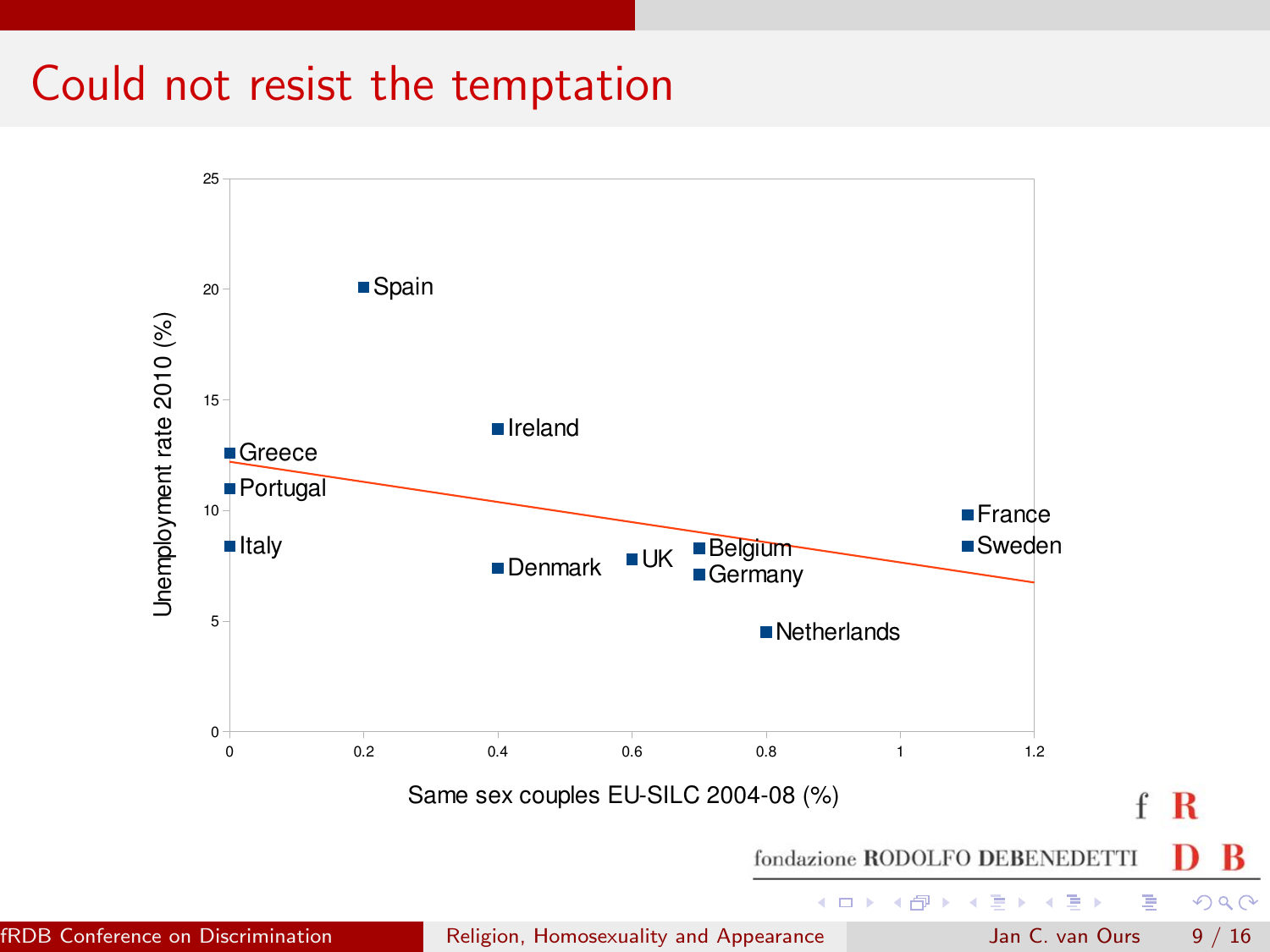# 1c. Obesity

- European Community Household Panel ECHP
- ECHP data on BMI (kilograms for 180 cm height)
	- **1** Underweight:  $<$ 18.5 ( $<$ 60 kilograms)
	- <sup>2</sup> Overweight: 25-30 (81-97)
	- **3** Obesity I: 30-35 (97-113)
	- $\bullet$  Obesity II: > 35 (> 113 kilograms)
- Overweight man do best (causality?), underweight men do poorest (interpretation?)
- Normal weight women do best, obese II women do worst
- Interactions with policies difficult to interpret

f R

 $QQ$ 

fondazione RODOLFO DEBENEDETTI

 $\left\{ \begin{array}{ccc} 1 & 0 & 0 \\ 0 & 1 & 0 \end{array} \right.$ 

画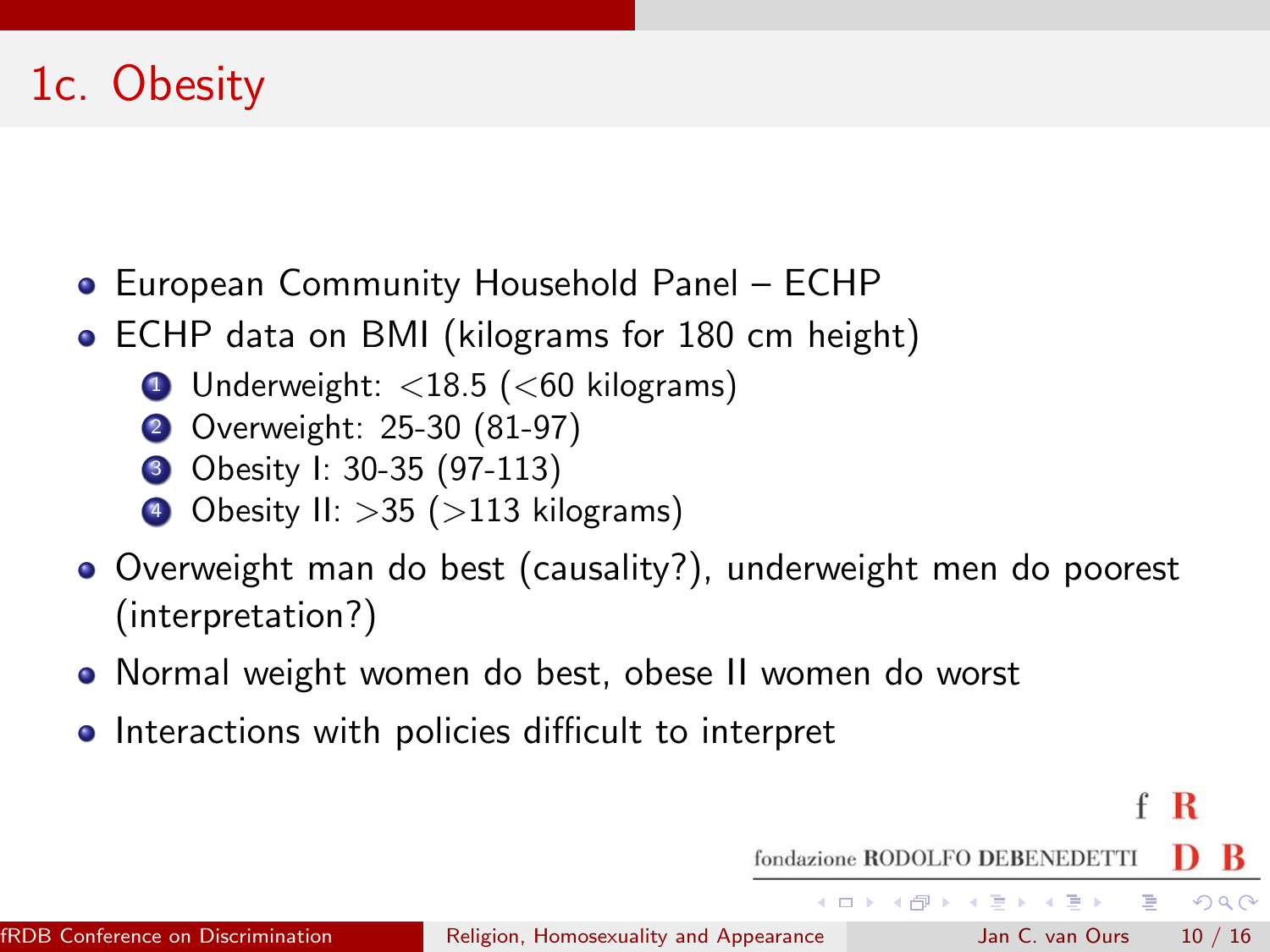#### Could not resist the temptation

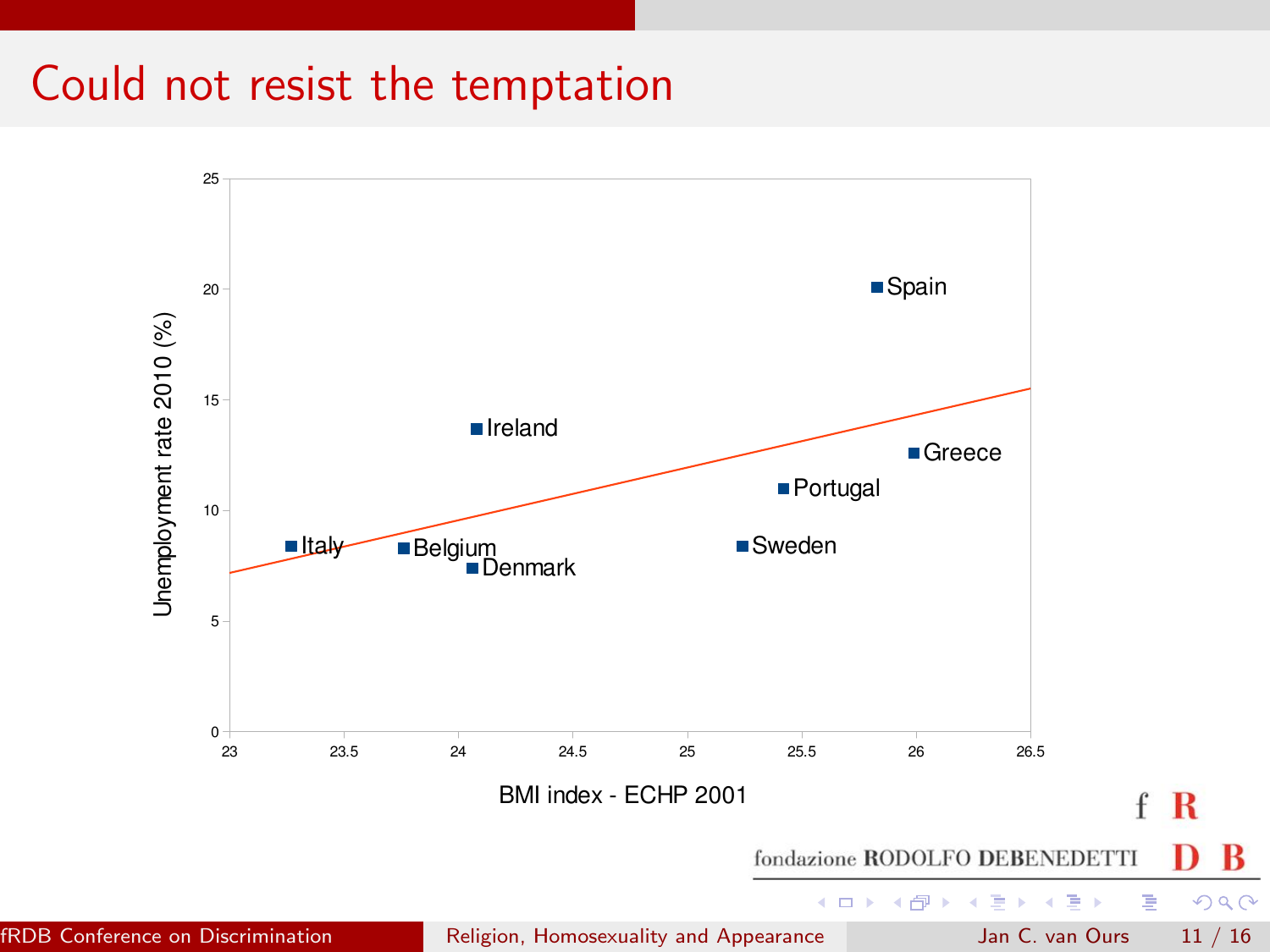### Studies using fake applications

- $\bullet$  Real vacancies Fake application letters of different types
- Randomized allocation of stereotypical names to letters
- Real response from employers (if any)
- <sup>1</sup> Male-female Booth & Leigh (2010):
	- 3365 applications in Brisbane, Melbourne and Sydney
	- Call-back rates: Females  $32\%$ , Males  $28\%$
- <sup>2</sup> Black-white Bertrand & Mullainathan (2004):
	- 2435 applications in Boston and Chicago
	- Call-back rates: White names  $10\%$ , African-American  $6\%$
- <sup>3</sup> Native-immigrant Carlsson & Rooth (2007):
	- 1552 applications in Stockholm and Gothenburg
	- Call-back rates: Swedish names 29%, Middle-Eastern 20% R

fondazione RODOLFO DEBENEDETTI

 $\left\{ \begin{array}{ccc} 1 & 0 & 0 \\ 0 & 1 & 0 \end{array} \right.$ 

 $QQ$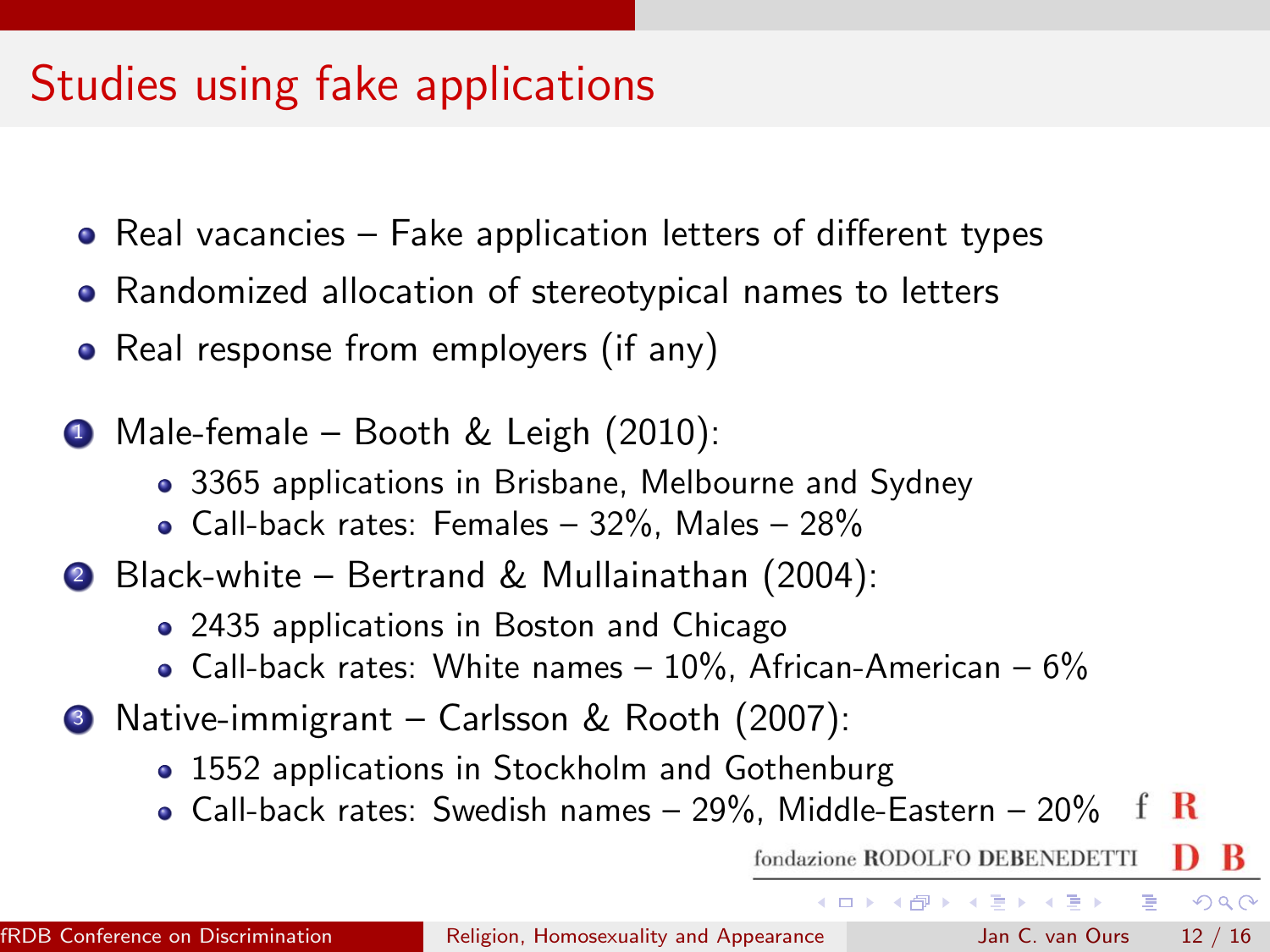# 2. Field experiment in Rome and Milan Fake applications 7 occupations

#### **o** Results

- Homosexual preferences: periods of internship in pro-gay advocacy groups
- Physical appearance: photo
- Average call-back rates about 11 percent
- Homosexual men: -3.1 percent; even less if they are highly skilled
- Beautiful women:  $+1.8$  percent; much lower if they are skilled
- How to interpret:
	- Call-back rates are low; many applications have to be made
	- How serious is the difference between 9 applications and 12 applications for 1 call-back?
	- First step in a chain a events
	- Does it matter if some employers discriminate?

 $QQ$ 

fondazione RODOLFO DEBENEDETTI

 $\left\{ \begin{array}{ccc} 1 & 0 & 0 \\ 0 & 1 & 0 \end{array} \right.$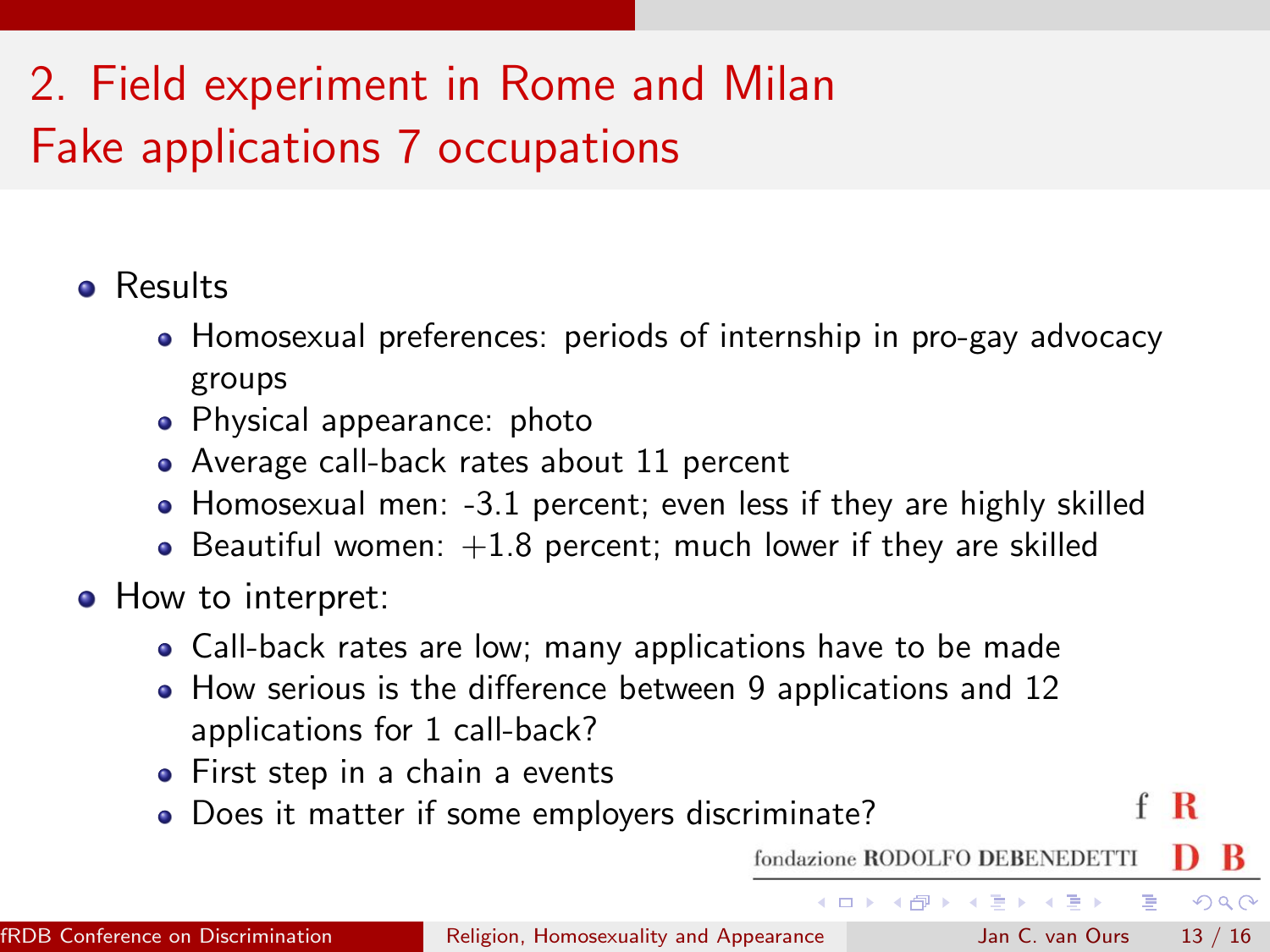# Conclusions on "Unexplored dimensions"

- Interesting study in a difficult domain
- $\bullet$  Not so happy with the cross-country comparisons too many results & variety of interpretations
- Not clear what relevant variables (Muslim, obesity, same-sex relationships) pick-up
- Field experiment is more interesting despite its obvious limitations
- What to conclude?
	- $\bullet$  Beauty is productive for women part of human capital
	- Strong penalty for homosexual men what is the signal?
	- Policy implications?

R

 $QQ$ 

fondazione RODOLFO DEBENEDETTI

 $\left\{ \begin{array}{ccc} 1 & 0 & 0 \\ 0 & 1 & 0 \end{array} \right.$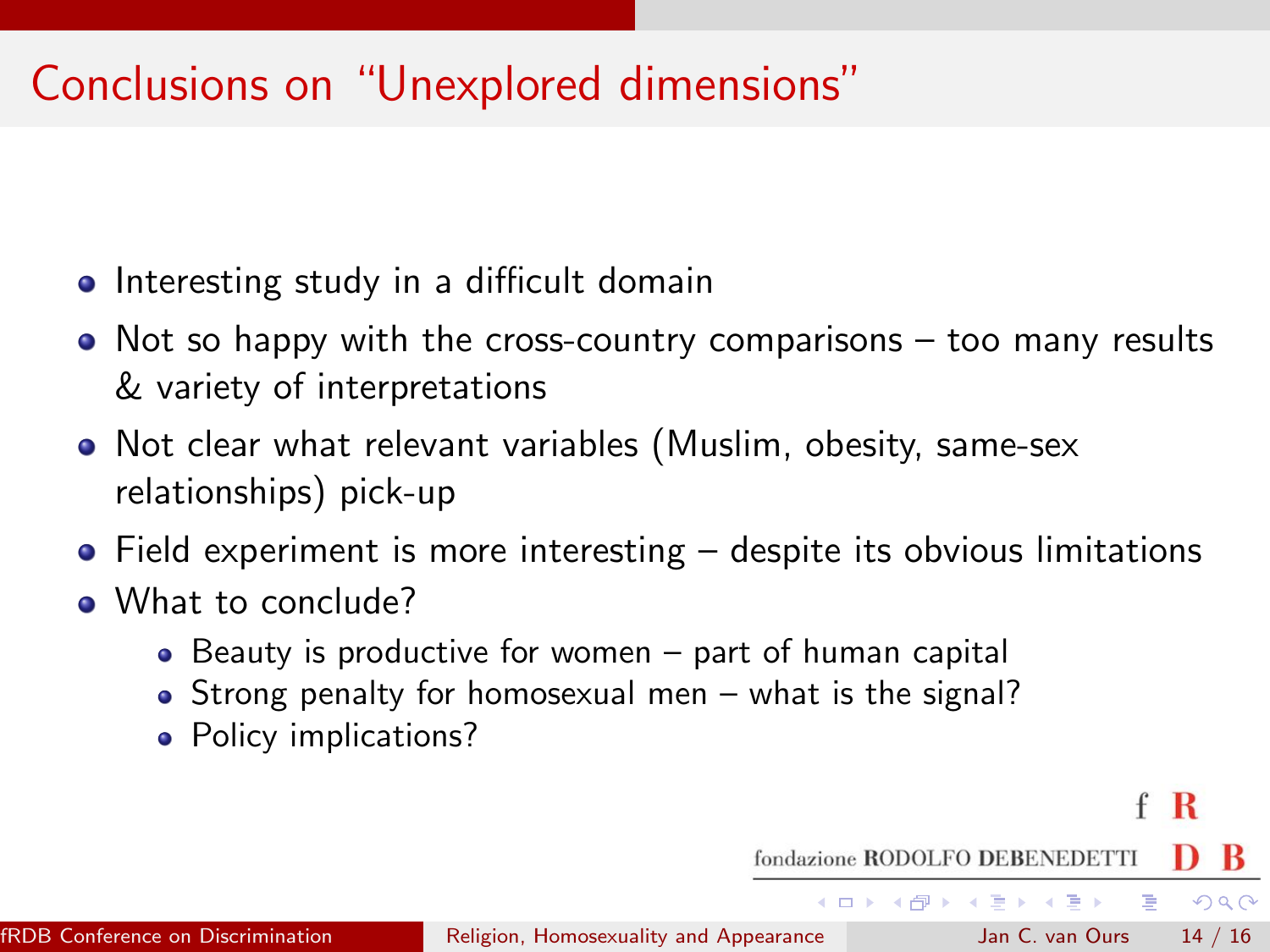# Muddling through

- Usually approach in discrimination research: what we cannot " $explain" = discrimination$
- Not: decompositions more a measure of our ignorance than a measure of discrimination
	- Wage differences  $\neq$  discrimination
	- $\bullet$  No wage differences  $\neq$  absence of discrimination
- **•** Psychological traits
- Cultural differences: Does culture affect unemployment? Regression discontinuity approach: Differences across the language border (German – French & Italian) in Switzerland explained 20% of the difference in unemployment duration
- **Preferences**

R

 $QQ$ 

fondazione RODOLFO DEBENEDETTI KONKAPIK KENYEN E